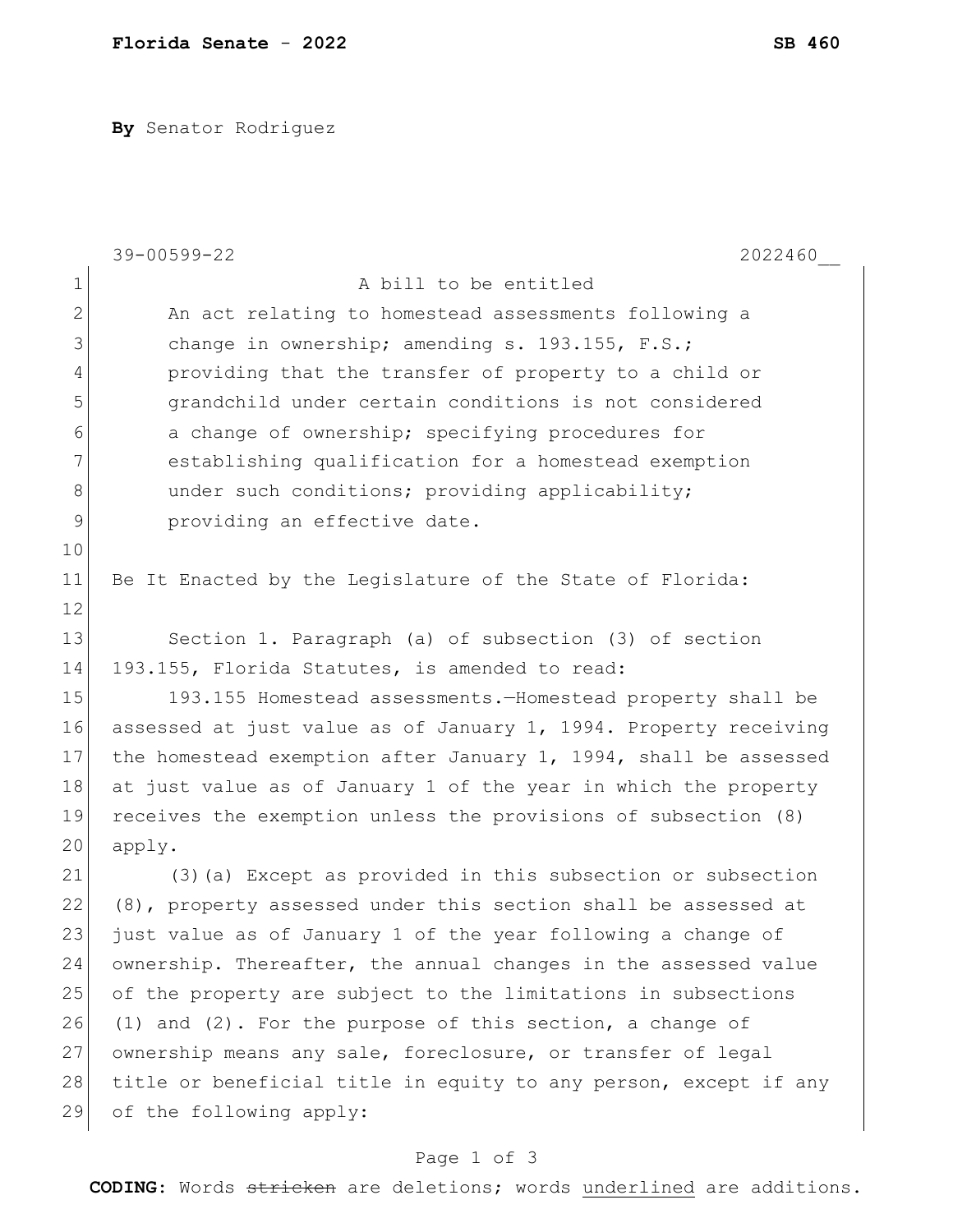```
39-00599-22 2022460__
30 1. Subsequent to the change or transfer, the same person is
31 entitled to the homestead exemption as was previously entitled 
32 and:
33 a. The transfer of title is to correct an error;
34 b. The transfer is between legal and equitable title or 
35 equitable and equitable title and no additional person applies 
36 for a homestead exemption on the property;
37 c. The change or transfer is by means of an instrument in
38 which the owner is listed as both grantor and grantee of the 
39 real property and one or more other individuals are additionally 
40 | named as grantee. However, if any individual who is additionally
41 | named as a grantee applies for a homestead exemption on the
42 property, the application is considered a change of ownership;
43 d. The change or transfer is by means of an instrument in
44 which the owner entitled to the homestead exemption is listed as 
45 both grantor and grantee of the real property and one or more
46 other individuals, all of whom held title as joint tenants with 
47 rights of survivorship with the owner, are named only as
48 grantors and are removed from the title; or
49 e. The person is a lessee entitled to the homestead
50 exemption under s. 196.041(1);
51 2. Legal or equitable title is changed or transferred 
52 between husband and wife, including a change or transfer to a
53 surviving spouse or a transfer due to a dissolution of marriage;
54 3. The transfer occurs by operation of law to the surviving 
55 spouse or minor child or children under s. 732.401;
56 4. Upon the death of the owner, the transfer is between the
57 owner and another who is a permanent resident and who is legally 
58 or naturally dependent upon the owner; \thetar
```
## Page 2 of 3

**CODING**: Words stricken are deletions; words underlined are additions.